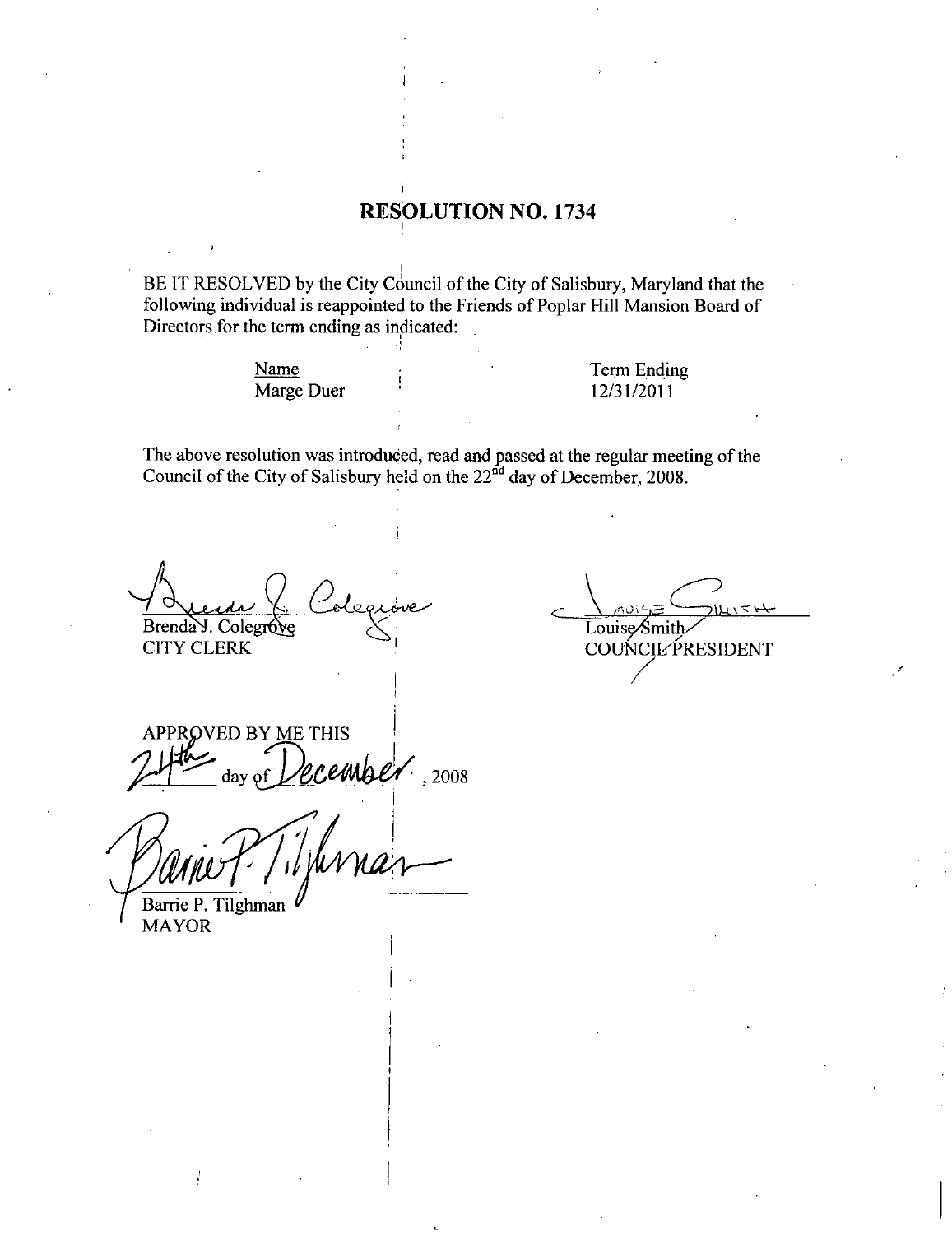## INTER

**OFFICE** 

## **MEMO**

## OFFICE OF THE MAYOR

j.

 $\ddot{\cdot}$ 

Mayor Tilghman would like to reappoint the following person to the friends of Poplar Hill Mansion Board of Directors

| d of Directors: | an would like to reappoint the following person to the Friend |              |
|-----------------|---------------------------------------------------------------|--------------|
| Name            | <b>Term Ending</b>                                            | Member Since |
| Marge Duer      | 12/31/2011                                                    | 2006         |

Attached you will find Ms. Duer's letter of intent and the Resolution necessary for her reappointment. Please forward this information on to the City Council to be placed on the agenda for the next Council meeting. Please let me know if you have any questions.

Attachments

CC: Mayor Tilghman Cina Boobar